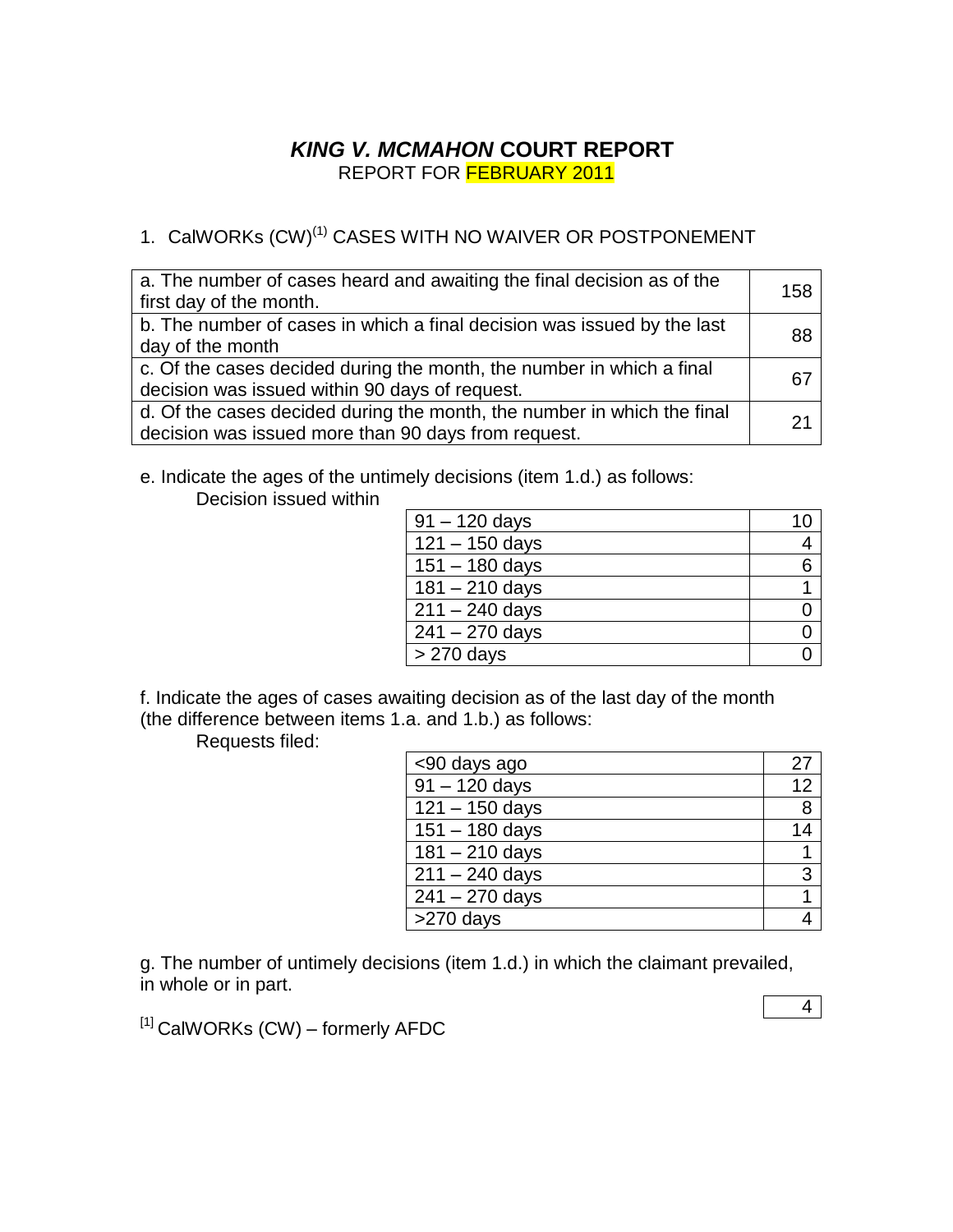## CW ONLY CASES WITH POST HEARING CONTINUANCE (WAIVER)

| a. The number of cases heard and awaiting final decision as of the first  | 30 |
|---------------------------------------------------------------------------|----|
| day of the month.                                                         |    |
| b. The number of cases in which the final decision was issued by the last | 14 |
| day of the month.                                                         |    |
| c. Of the cases decided during the month, the number in which the final   | 13 |
| decision was issued within 90 days of request.                            |    |
| d. Of the cases decided during the month, the number in which the final   |    |
| decision was issued more than 90 days from request.                       |    |

#### e. Indicate the age of the untimely decisions (item 2.d.) as follows:

Decisions issued within

| $91 - 120$ days    |  |
|--------------------|--|
| $121 - 150$ days   |  |
| $151 - 180$ days   |  |
| $181 - 210$ days   |  |
| $211 - 240$ days   |  |
| $241 - 270$ days   |  |
| More than 270 days |  |

f. Indicate the age of cases awaiting decision as of the last day of the month (the difference between items 2.a. and 2.b.) as follows:

Request filed:

| <90 days ago              | 12             |
|---------------------------|----------------|
| $\frac{1}{91} - 120$ days | $\overline{2}$ |
| $121 - 150$ days          | ი              |
| $151 - 180$ days          |                |
| $181 - 210$ days          |                |
| $211 - 240$ days          |                |
| $241 - 270$ days          |                |
| >270 days                 |                |

g. The number of untimely decisions (item 3.d.) in which the claimant prevailed, in whole or in part.

0

• In those cases where the hearing was continued on the motion of the Administrative Law Judge prior to the close of the record or the record remained open after the hearing for submission of evidence, the number of days (1 day or greater) for continuance or holding the record open are computed as an extension to the 60 / 90 days from the date of the hearing request prior to indicating the age of a case having a post hearing continuance.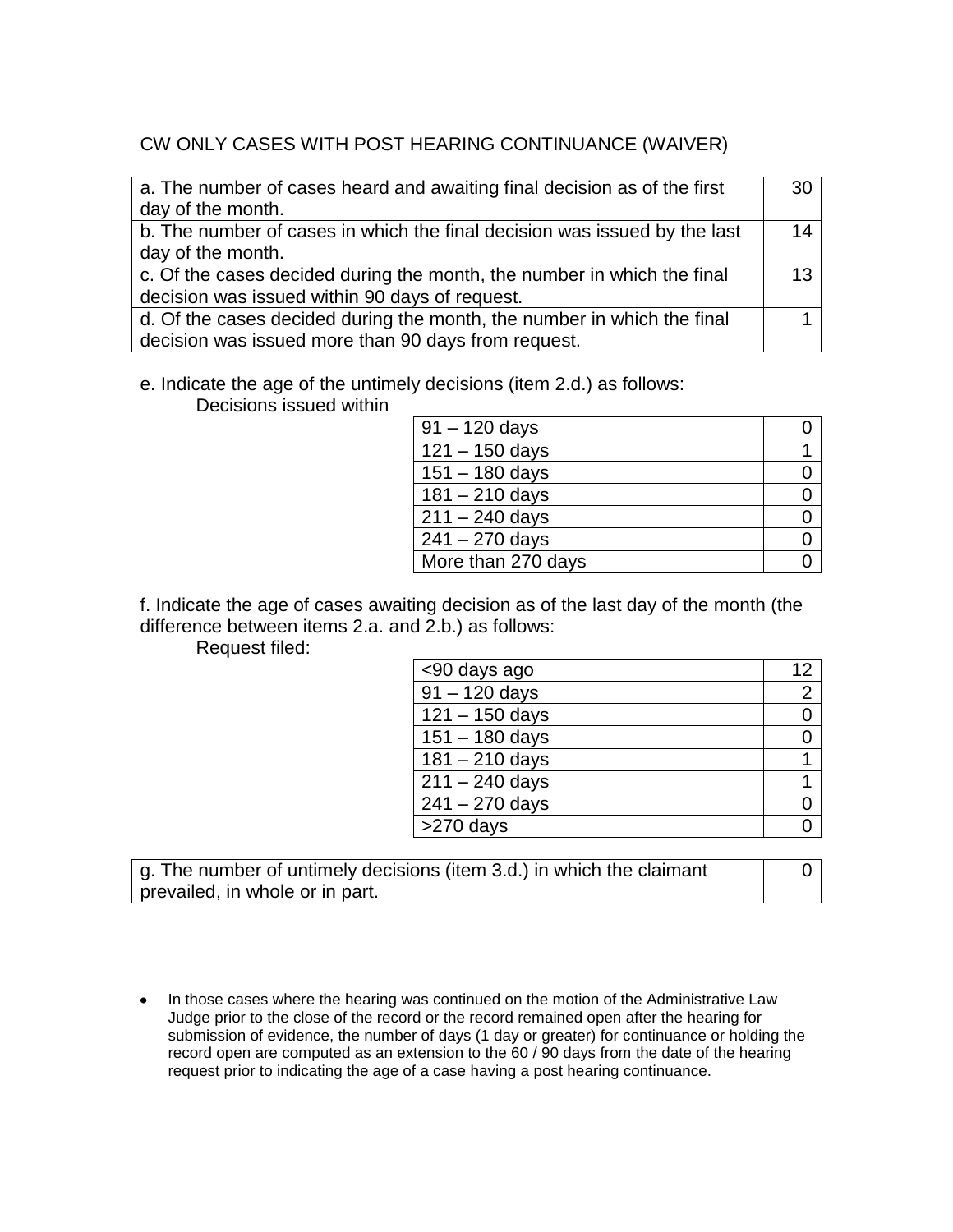## CW CASES WITH PREHEARING POSTPONEMENT

| a. The number of cases heard and awaiting final decision as of the first  | 112 |
|---------------------------------------------------------------------------|-----|
| day of the month.                                                         |     |
| b. The number of cases in which the final decision was issued by the last | 68  |
| day of the month.                                                         |     |
| c. Of the cases decided during the month, the number in which the final   | 55  |
| decision was issued within 90 days of request.                            |     |
| d. Of the cases decided during the month, the number in which the final   | 13  |
| decision was issued more than 90 days from request.                       |     |

e. Indicate the age of the untimely decisions (item 3.d.) as follows:

Decisions issued within

| $91 - 120$ days    |  |
|--------------------|--|
| $121 - 150$ days   |  |
| $151 - 180$ days   |  |
| $181 - 210$ days   |  |
| $211 - 240$ days   |  |
| $241 - 270$ days   |  |
| More than 270 days |  |

f. Indicate the age of cases awaiting decision as of the last day of the month (the difference between items 3.a. and 3.b.) as follows:

Request filed:

| <90 days ago     | 25             |
|------------------|----------------|
| $91 - 120$ days  | 5              |
| $121 - 150$ days | 3              |
| $151 - 180$ days |                |
| $181 - 210$ days | $\overline{2}$ |
| $211 - 240$ days |                |
| $241 - 270$ days |                |
| >270 days        |                |

g. The number of untimely decisions (item 3.d.) in which the claimant prevailed, in whole or in part. The same state of the state of the state of the state of the state of the state of the state of the state of the state of the state of the state of the state of the state of the state of the